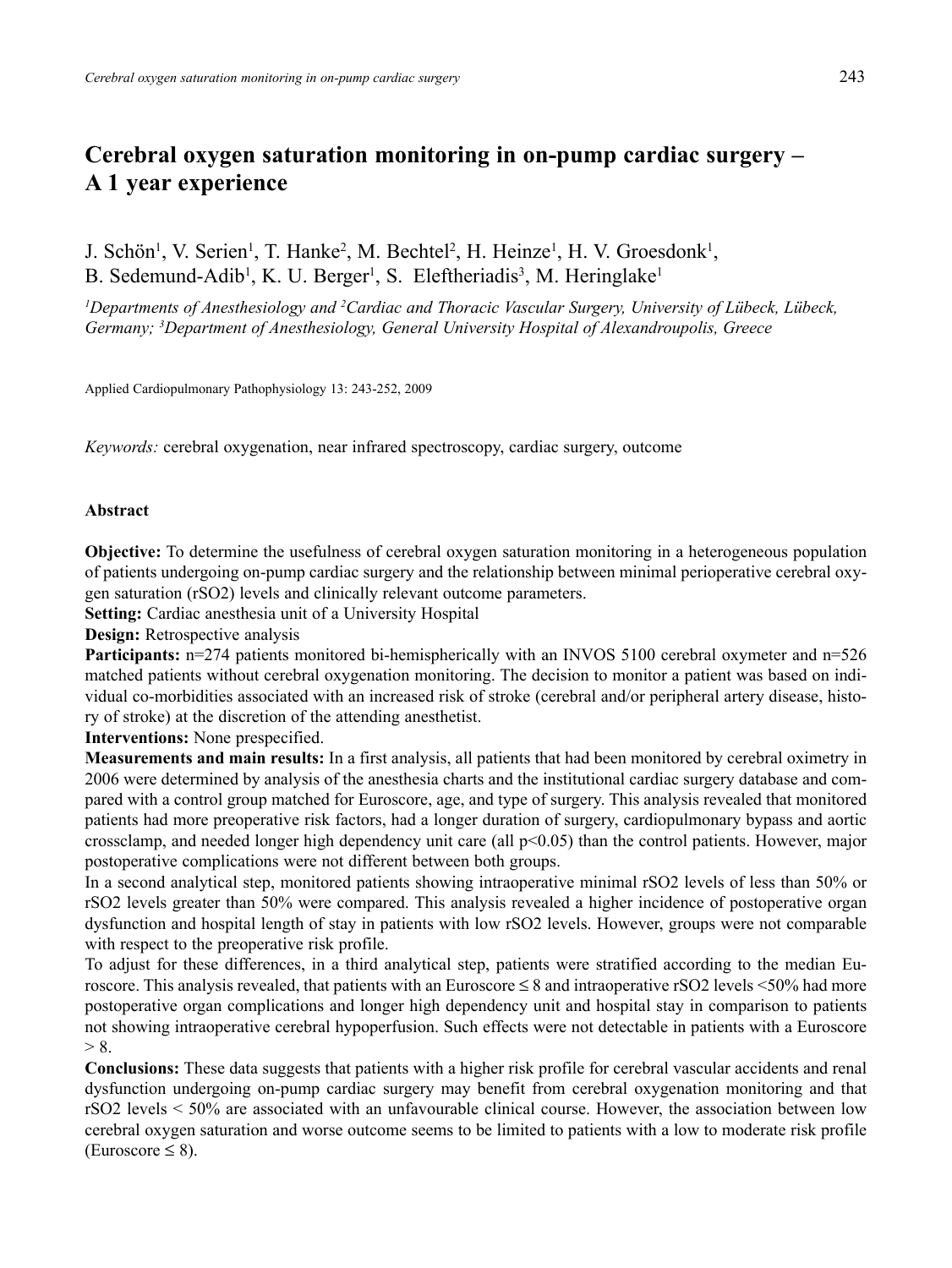#### **Background**

Cerebral oximetry by near infrared spectroscopy has been suggested to be a non-invasive tool to detect cerebral hypoperfusion in patients undergoing cardiac surgery (1). Maintaining cerebral regional oxygen saturation (rSO2) higher than 50% has been shown to reduce postoperative neurological dysfunction and leads to improved clinical outcomes in patients undergoing isolated coronary artery bypass grafting (CABG) (2).

In 2006 we adopted the technology of cerebral oximetry to our cardiac anesthesia unit and monitored an increasing number of patients with a high risk of neurological and general postoperative complications. The present study was designed to determine the usefulness of cerebral oxygen monitoring with regard to clinically relevant outcome parameters in a heterogeneous population of patients undergoing on-pump cardiac surgery in comparison with a control group of patients not being monitored and if perioperative rSO2 levels below 50% are associated with a unfavorable clinical outcome.

#### **Materials and methods**

Following approval by the local ethical committee the anesthesia charts and the institutional cardiac surgery database for 2006 were analyzed to determine the intraoperative course of absolute rSO2 values as well as:

- *preoperative demographic and clinical data* (biometric data, left ventricular ejection fraction, Euroscore, previous cardiac surgery, peripheral artery disease, carotid artery disease, previous cerebrovascular accident, presence of chronic kidney disease, preoperative renal replacement therapy, preoperative intraaortic balloon counterpulsation, preoperative treatment with inotropes, preoperative intubation, preoperative infection, cardiopulmonary resuscitation immediately before surgery).
- *perioperative and surgical data* (duration of surgery and cardiopulmonary bypass, aortic cross-clamp time, intraoperative use of cardiac assist devices or IABP, time to extubation, ICU and hospital length of stay, transfusion of packed red cells or fresh frozen plasma).
- *postoperative morbidity* (The major postoperative complications: need for reintubation, need for renal replacement therapy, postoperative low cardiac out-

put syndrome (LCOS) and perioperative stroke were combined to a "Major complication score (MaCS)"). – *30 and 180 day mortality*.

All patients had received general anesthesia according to our institutional standard. Induction of anesthesia was induced using etomidate and sufentanil and maintained with sufentanil and sevoflurane before and after cardiopulmonary bypass (CPB) and sufentanil with propofol during cardiopulmonary bypass (CPB). Patients were equipped with a radial arterial line and a central venous catheter. A pulmonary artery catheter for continuous determination of mixed venous oxygen saturation (SvO2) and CI was used, if appropriate. Surgical procedures were performed with CPB in moderate hypothermia using antegrade blood cardioplegia. All patients received a bolus of 500 mg of methylprednisolone before CPB and 4MU of aprotinine throughout the surgical procedure.

1421 patients underwent cardiac surgery in our institution in 2006. 330 of these patients were monitored with cerebral oximetry at the discretion of the attending anesthetist. 51 patients undergoing deep hypothermic cardiac arrest and 5 with off-pump procedures were excluded in this analysis. The results of these analyses have been presented elsewhere (3).

*Analysis 1:* A control group of patients that had not been subjected to rSO2 monitoring was matched by Euroscore, type of surgery and age. The intention to include as many patients as possible to the controlgroup was limited by the differences in type of surgery. Consequently matching resulted in n=274 monitored (MON) patients and 526 controls (CON). It is of note that the investigator performing this matching was blinded to rSO2 levels and outcome data.

The control group consisted of 320 patients receiving CABG only, 102 patients subjected to aortic or mitral valve repair or replacement, 15 patients undergoing aortic and mitral valve repair/replacement, and 89 patients treated with CABG combined with valve repair or replacement. The monitored group consisted of 164 patients undergoing CABG, 51 patients with aortic or mitral valve replacement, 7 patients with combined aortic and mitral valve repair/replacement, and 52 patients with CABG combined with aortic or mitral valve repair/replacement.

*Analysis 2 and 3:* With respect to significant differences in important clinical risk factors in comparison between the monitored and the control group, further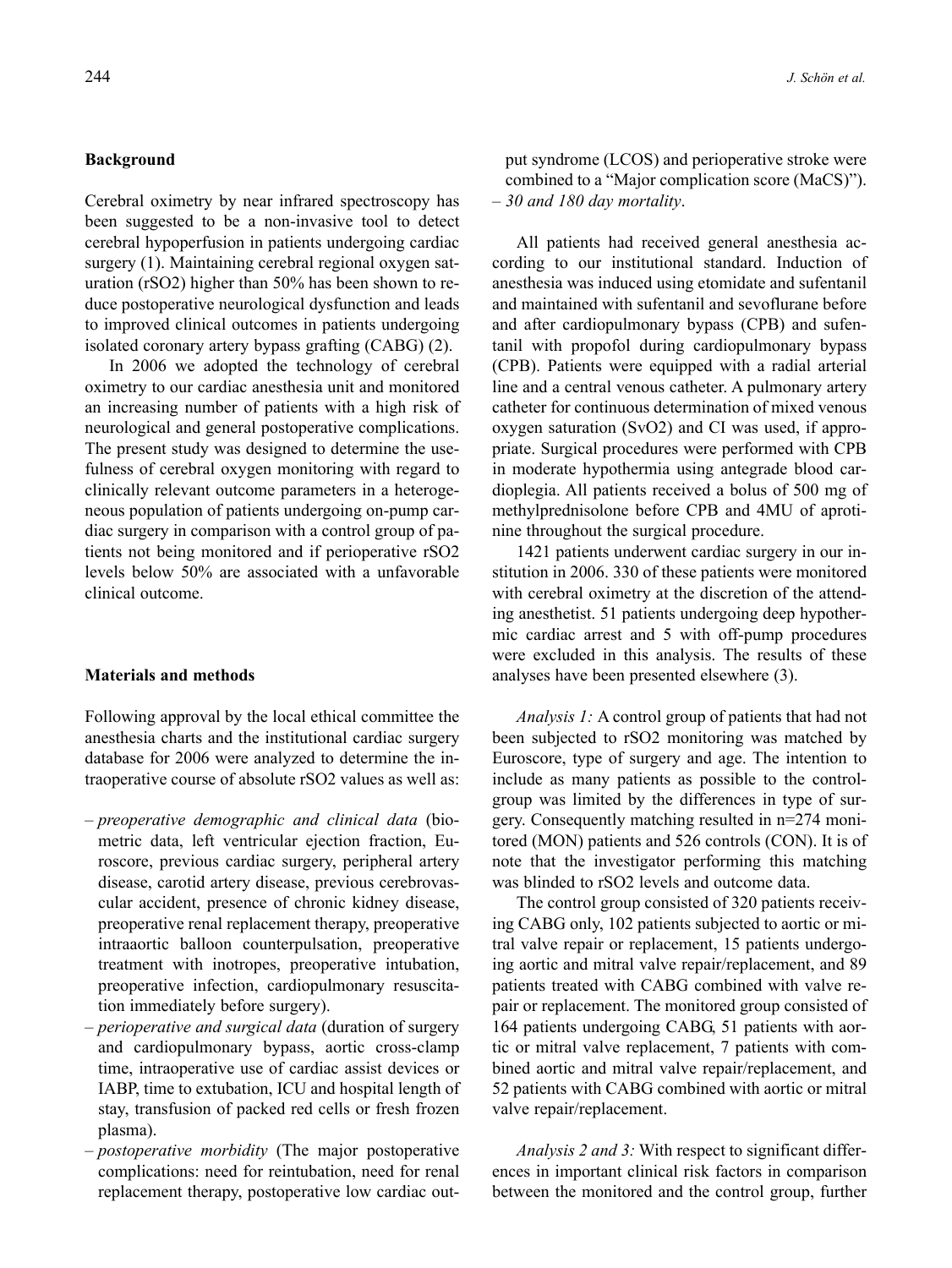

*Figure 1. Flowchart demonstrating the procedure of analysis. DHCA: Deep hypothermic cardiac arrest, ES: Euroscore*

analyses were performed to determine if cerebral hypoperfusion (defined as a minimal rSO2 reading < 50% absolute in baseline or during the procedure) was associated with clinically relevant outcomes. Chart analysis revealed 65 patients with rSO2 levels lower than 50% absolute and 109 patients with rSO2 levels equal or higher than 50%. On account of the differences in Euroscore in the three groups we grouped the patients according to the median Euroscore (median=8) for further analysis (see figure 1).

#### *Statistical analyses*

Normally distributed continuous data were analyzed parametrically by Student's t-test and analysis of variance (ANOVA). Not-normally distributed variables were analyzed by Fisher's exact test, Kruskal-Wallis-Test, or Mann-Whitney-U-Test, respectively. Data are given as mean  $\pm$  standard deviation or as median (minimum-maximum) as appropriate. A  $p < 0.05$  indicates statistical significance.

## **Results:**

## *Analysis 1: Comparisons between the monitored and the control group*

The groups did not differ with respect to Euroscore, age, height, and weight, but significantly more female patients were in the control group. More patients in the monitored group revealed peripheral as well as carotid artery disease and chronic kidney dysfunction. Duration of surgery, cardiopulmonary bypass and aortic crossclamp time were significantly longer in MON group compared to CON (table 1).

Analyses of postoperative outcome showed no differences in pulmonary complications (need for reintubation or prolonged ventilation), need for renal replacement therapy or stroke. There was no difference in the major complication score (MaCS). Duration of ventilation and hospital length of stay were comparable, but the need for high dependency unit care was shorter in CON (table 1).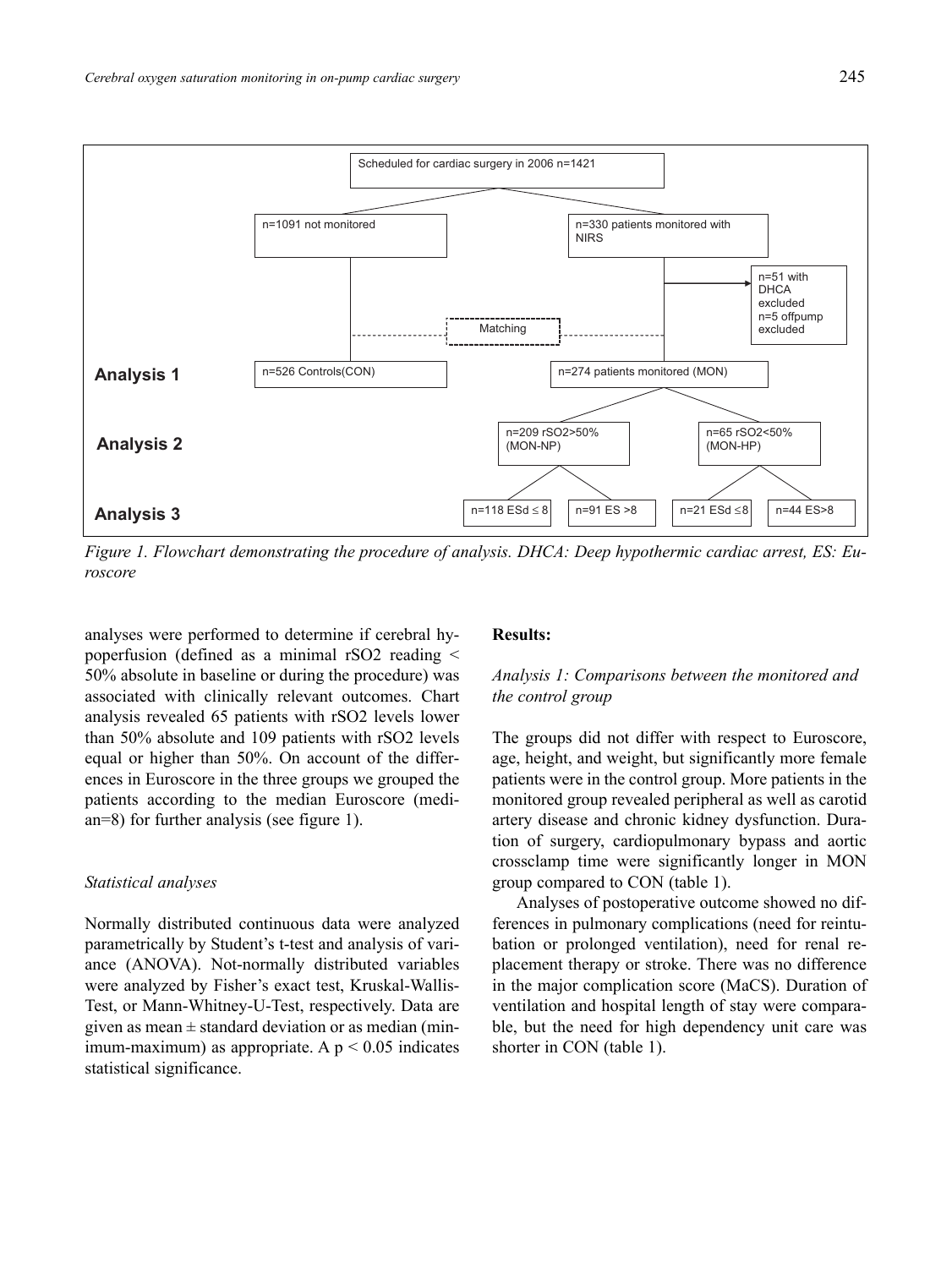|                                        | <b>CON</b><br>$n = 526$                  | <b>MON</b><br>$n = 274$                    | $\mathbf{P}$ |
|----------------------------------------|------------------------------------------|--------------------------------------------|--------------|
| Euroscore                              | $8,38 \pm 3,17$                          | $8,59 \pm 3,23$                            | ns           |
| Age (years)                            | $67,57 \pm 10,15$                        | $68,53 \pm 9,99$                           | ns           |
| Height (m)                             | $1.71 \pm 0.09$                          | $1.71 \pm 0.08$                            | ns           |
| Weight (kg)                            | $80,89 \pm 15,35$                        | $80.06 \pm 14.22$                          | ns           |
| Gender                                 | male n=354(67,3%)<br>female n=172(32,7%) | male n=205(74,8%)<br>female $n=69(25,2\%)$ | $.029*$      |
| Peripheral artery disease              | $n=75(14,3\%)$                           | $n=67(24,5%)$                              | $,000***$    |
| Carotid artery disease                 | $n=6(1,1\%)$                             | $n=10(3,6\%)$                              | $.029*$      |
| <b>Diabetes</b>                        | $n=138(26,2\%)$                          | $n=86(31,4%)$                              | ns           |
| Chronic kidney disease                 | $n=102(19,4\%)$                          | $n=75(27,4%)$                              | $,012*$      |
| Duration of Operation (min)            | $235.29 \pm 64.97$                       | $257.29 \pm 83.59$                         | $.000***$    |
| Bypass (min)                           | $111.90 \pm 44.99$                       | $123,20 \pm 57,14$                         | $.002**$     |
| Aortic Crossclamp (min)                | $87.38 \pm 37.93$                        | $93.54 \pm 42.46$                          | $.037*$      |
| Duration of ventilation (h)            | $26,88 \pm 66,67$                        | $32,91 \pm 87,85$                          | ns           |
| Pulmonary complications                | $n=58(11,0\%)$                           | $n=39(14,2\%)$                             | ns           |
| Need for renal replacement therapy     | $n=46(8,8\%)$                            | $n=25(9,1\%)$                              | ns           |
| Incidence of stroke                    | $n=13(2,5\%)$                            | $n=10(3,6\%)$                              | ns           |
| Duration on high dependency unit (h)   | 96 (24-912)                              | 96 (24-1320)                               | $.02*$       |
| Hospital length of stay (d)            | $8.98 \pm 6.43$                          | $9.47 \pm 8.26$                            | ns           |
| Postoperative major complication score | $0(0-4)$                                 | $0(0-4)$                                   | ns           |
| 30 day mortality                       | $n=18(3,4%)$                             | $n=13(4,7%)$                               | ns           |
| 180 day mortality                      | $n=27(5,1\%)$                            | $n=19(6,9\%)$                              | ns           |

Table 1: Analysis 1: Comparisons between the monitored and the control group

Data are given as mean ± standard deviation or median and range as appropriate. Analysis is performed with Students T-Test for normally distributed data, Fisher's exact test for nominal or Mann-Whitney-U-Test for continuous, not-normally distributed data. A p<,05 indicates statistical significance. CON: Control group; MON-NP: patients monitored with bi-hemispheric near-infrared spectroscopy, minimal regional SO2 >50%; MON-HP: patients monitored with minimal regional SO2 <50%.

## *Analysis 2: Comparison between monitored patients showing normal perfusion (rSO2* ≥ *50%) or hypoperfusion (rSO2 < 50%)*

Comparisons between patients with normal perfusion  $(n=109)$  and hypoperfusion  $(n=65)$  showed a significant difference regarding Euroscore (table 2) with a higher mean Euroscore in the rSO2 <50% group. Furthermore the groups differed in the preoperative risk factors: peripheral and carotid artery disease and chronic kidney disease. Duration of surgery, cardiopulmonary bypass, and aortic crossclamp time were significantly longer in the rSO2 <50% in comparison to both other groups.

Outcome analyses (table 2) revealed that the rSO2 <50% group had significantly longer duration of ventilation, a longer stay in the high dependency unit and a longer hospital length of stay than the patients in group with normal cerebral perfusion. Furthermore patients with cerebral hypoperfusion had more pulmonary complications (i.e. prolonged ventilation time, need for reintubation) and needed renal replacement therapy more often than the other groups, leading to a higher MaCS in the rSO2 <50% group in comparison with the rSO2  $\geq$  50% group. 30 or 180 day mortality were not different between both groups.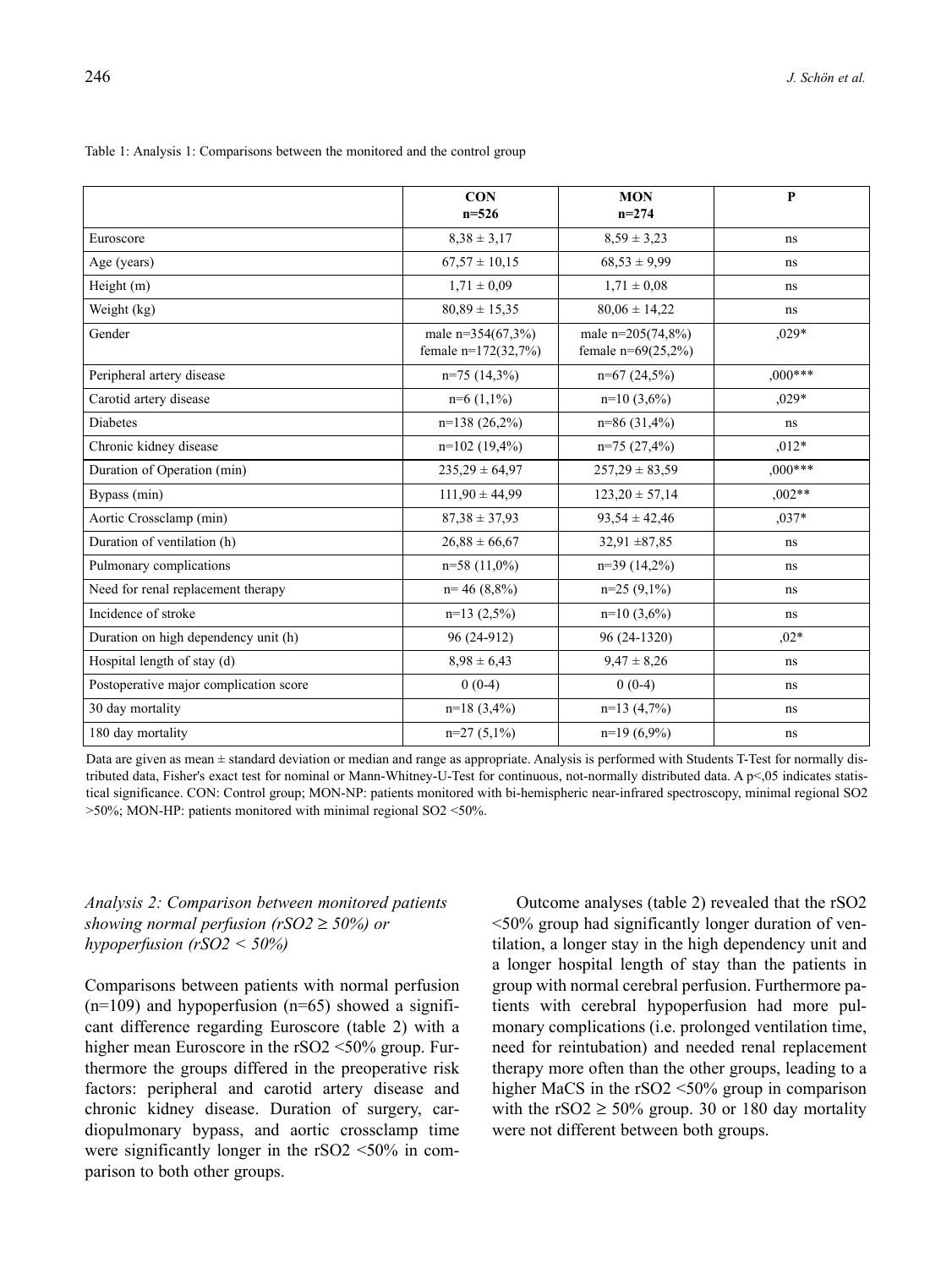|                                        | rSO2 $\geq$ 50%             | $rSO2 < 50\%$                | $\mathbf{p}$ |
|----------------------------------------|-----------------------------|------------------------------|--------------|
|                                        | $n=209$                     | $n=65$                       |              |
| Euroscore                              | $8,21 \pm 3,15$             | $9,85 \pm 3,21$              | 0,001        |
| Age (years)                            | $68,73 \pm 9,82$            | $67,86 \pm 10,54$            | ns           |
| Height $(m)$                           | $1,71 \pm .084$             | $1.71 \pm .078$              | ns           |
| Weight (kg)                            | $81,56 \pm 14,05$           | $75,26 \pm 13,79$            | 0,009        |
| Gender                                 | male $n=157$<br>female n=52 | male $n=48$<br>female $n=17$ | ns           |
| Peripheral artery disease              | $n=51(24,4%$                | $n=16(24,6\%)$               | ns           |
| Carotid artery disease                 | $n=6(2,9%)$                 | $n=4(6,2\%)$                 | 0,014        |
| Diabetes                               | $n=63$ (30,1%)              | $n=23(35,4\%)$               | ns           |
| Chronic kidney disease                 | $n=49(23,4\%)$              | $n=26(40,0\%)$               | ns           |
| Duration of Operation (min)            | 231,0 (130-590)             | 251,0 (135-620)              | ns           |
| Bypass (min)                           | $106.0(41-418)$             | $120.0(59-417)$              | ${}< 0.0001$ |
| Aortic Crossclamp (min)                | $91,56 \pm 40,39$           | $99.91 \pm 48.31$            | ns           |
| Duration of ventilation (h)            | $6(6-792)$                  | $6(6-576)$                   | 0,01         |
| Pulmonary complications                | $n=21(10,0\%)$              | $n=18(27,7%)$                | ${}< 0.0001$ |
| Need for renal replacement therapy     | $n=13(6,2\%)$               | $n=12$ (18,5%)               | 0,01         |
| Incidence of stroke                    | $n=6(2,9\%)$                | $n=4(6,2\%)$                 | ns           |
| Duration on high dependency unit (h)   | 96 (24-1128)                | 144 (24-1320)                | ${}< 0.0001$ |
| Hospital length of stay (d)            | $7(1-77)$                   | $10(1-55)$                   | ${}< 0.0001$ |
| Postoperative major complication score | $0(0-4)$                    | $0(0-3)$                     | ${}< 0.0001$ |
| 30 day mortality                       | $n=10(4,8\%)$               | $n=3$ (4,6%)                 | ns           |
| 180 day mortality                      | $n=13(6,2\%)$               | $n=6(9,2\%)$                 | ns           |

Table 2: Analysis 2: Comparisons between patients with or without low cerebral oxygen saturation

Data are given as mean ± standard deviation or median and range as appropriate. Analysis was performed with unpaired Student's t-test for normally distributed data or Kruskal-Wallis-test for not-normally distributed data. A p<0,05 indicates statistical significance. rSO2 ≥ 50%: patients monitored with bi-hemispheric near-infrared spectroscopy with a minimal regional  $SO2 \ge 50\%$  absolute; rSO2 < 50%: patients with minimal regional rSO2 < 50%.

*Analysis 3: Comparison between monitored patients showing normal perfusion (rSO2* ≥ *50%) or hypoperfusion (rSO2 < 50%) grouped according to Euroscore*  $\leq$  *or*  $>$  8

*Euroscore*  $\leq$  *8:* Subgroup analysis of monitored patients with a Euroscore  $\leq 8$  was performed in 118 patients with normal perfusion and 21 monitored patients with hypoperfusion. More patients in the  $rSO2 \le 50\%$ group had chronic kidney disease. Duration of operation was significantly longer but cardiopulmonary bypass and aortic crossclamp time were comparable (table 3). Postoperatively, the hypoperfusion group had significantly more pulmonary complications, was more often treated with renal replacement therapy postoperatively, and had a higher MaCS in comparison to the normal perfusion group. Additionally, hypoperfusion patients required longer high dependency unit care treatment (figure 2) and longer hospital length of stay (table 3 and figure 3).

*Euroscore* > *8:* Subgroup analysis of patients with a Euroscore > 8 included n=91 patients with normal perfusion and n=45 patients with hypoperfusion (table 4). The groups showed no differences in demographic data, duration of operation and cardiopulmonary bypass time and clinical outcomes with the exception of a high dependency unit care in the hypoperfusion group (table 4).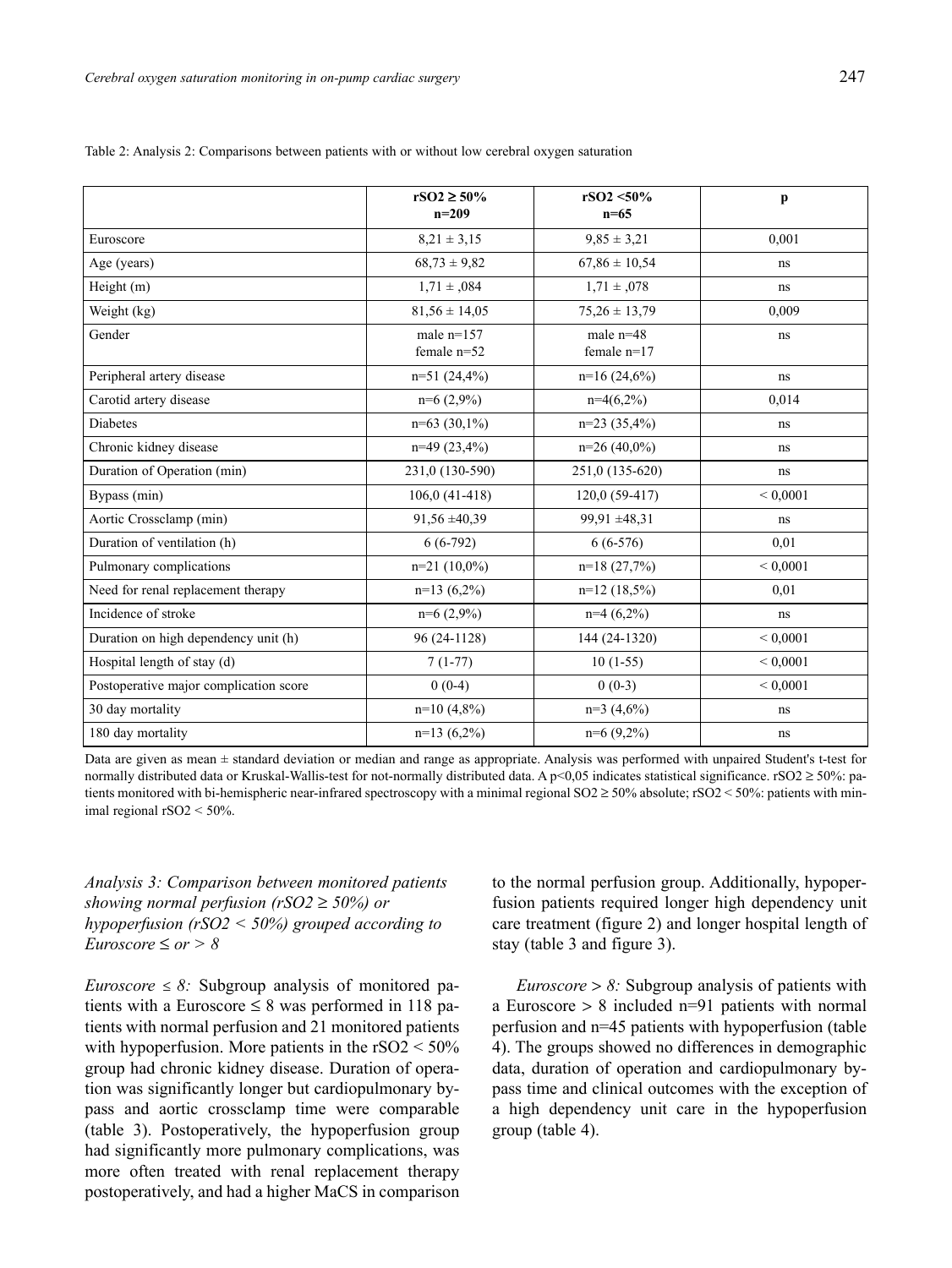|                                        | rSO2 $\geq$ 50%                          | $rSO2 < 50\%$                             | $\mathbf{p}$ |
|----------------------------------------|------------------------------------------|-------------------------------------------|--------------|
|                                        | $n = 118$                                | $n=21$                                    |              |
| Euroscore                              | $5.96 \pm 1.65$                          | $6.00 \pm 1.30$                           | ns           |
| Age (years)                            | $64,96 \pm 9,87$                         | $62,38 \pm 10,823$                        | ns           |
| Height (m)                             | $1,72 \pm 0.08$                          | $1,74 \pm 0.07$                           | ns           |
| Weight (kg)                            | $83.14 \pm 14.28$                        | $74,86 \pm 12,43$                         | 0.032        |
| Gender                                 | male n=97 (82,2%)<br>female n=21 (17,8%) | male n=18 (85,7%)<br>female $n=3$ (14,3%) | ns           |
| Duration of Operation (min)            | $242.31 \pm 65.96$                       | $270.43 \pm 94.44$                        | ns           |
| Bypass (min)                           | $111,81 \pm 46,87$                       | $128,43 \pm 76,86$                        | ns           |
| Aortic Crossclamp (min)                | $87.15 \pm 38.21$                        | $90,43 \pm 55,12$                         | ns           |
| Peripheral artery disease              | $n=17(14,4\%)$                           | $n=3(14,3\%)$                             | ns           |
| Carotid artery disease                 | $n=2$ (1,7%)                             | $n=0$ (0,0%)                              | ns           |
| <b>Diabetes</b>                        | $n=33(28,0\%)$                           | $n=5(23,8\%)$                             | ns           |
| Chronic kidney disease                 | $n=20(16.9\%)$                           | $n=8(38,1\%)$                             | 0.009        |
| Duration of ventilation (h)            | $6(6-792)$                               | $6(6-576)$                                | ns           |
| Pulmonary complications                | $n=5$ (4,2%)                             | $n=6(28,6%)$                              | ${}< 0.0001$ |
| Need for renal replacement therapy     | $n=3$ (2,5%)                             | $n=5(23,8\%)$                             | ${}< 0.0001$ |
| Incidence of stroke                    | $n=3$ (2,5%)                             | $n=0$ (0,0%)                              | ns           |
| Duration on high dependency unit (h)   | 72 (24-792)                              | $108(48-864)$                             | 0.017        |
| Hospital length of stay (d)            | $6(3-33)$                                | $9(4-49)$                                 | 0.008        |
| Postoperative major complication score | $0(0-2)$                                 | $0(0-3)$                                  | ${}< 0.0001$ |
| 30 day mortality                       | $n=3$ (2,5%)                             | $n=1$ (4,8%)                              | ns           |
| 180 day mortality                      | $n=3$ (2,5%)                             | $n=1$ (4,8%)                              | ns           |

Table 3: Analysis 3: Comparisons between the hypoperfusion and the normal perfusion group in patients with Euroscore  $\leq 8$ 

Data are given as mean ± standard deviation or median and range as appropriate. Analysis was performed with unpaired Student's t-test for normally distributed data or Kruskal-Wallis-test for not-normally distributed data. A p<0,05 indicates statistical significance. rSO2 ≥ 50%: patients monitored with bi-hemispheric near-infrared spectroscopy with a minimal regional SO2 ≥ 50% absolute; rSO2 < 50%: patients with minimal regional rSO2 < 50%.



*Figure 2. Analysis 3: Comparisons between the hypoperfusion and normal perfusion group following grouping according to Euroscore* <sup>≤</sup> *or > 8: Duration on high dependency unit. MON-NP: monitored patients with minimal rSO2>50%, MON-HP: monitored patients with minimal rSO2<50%*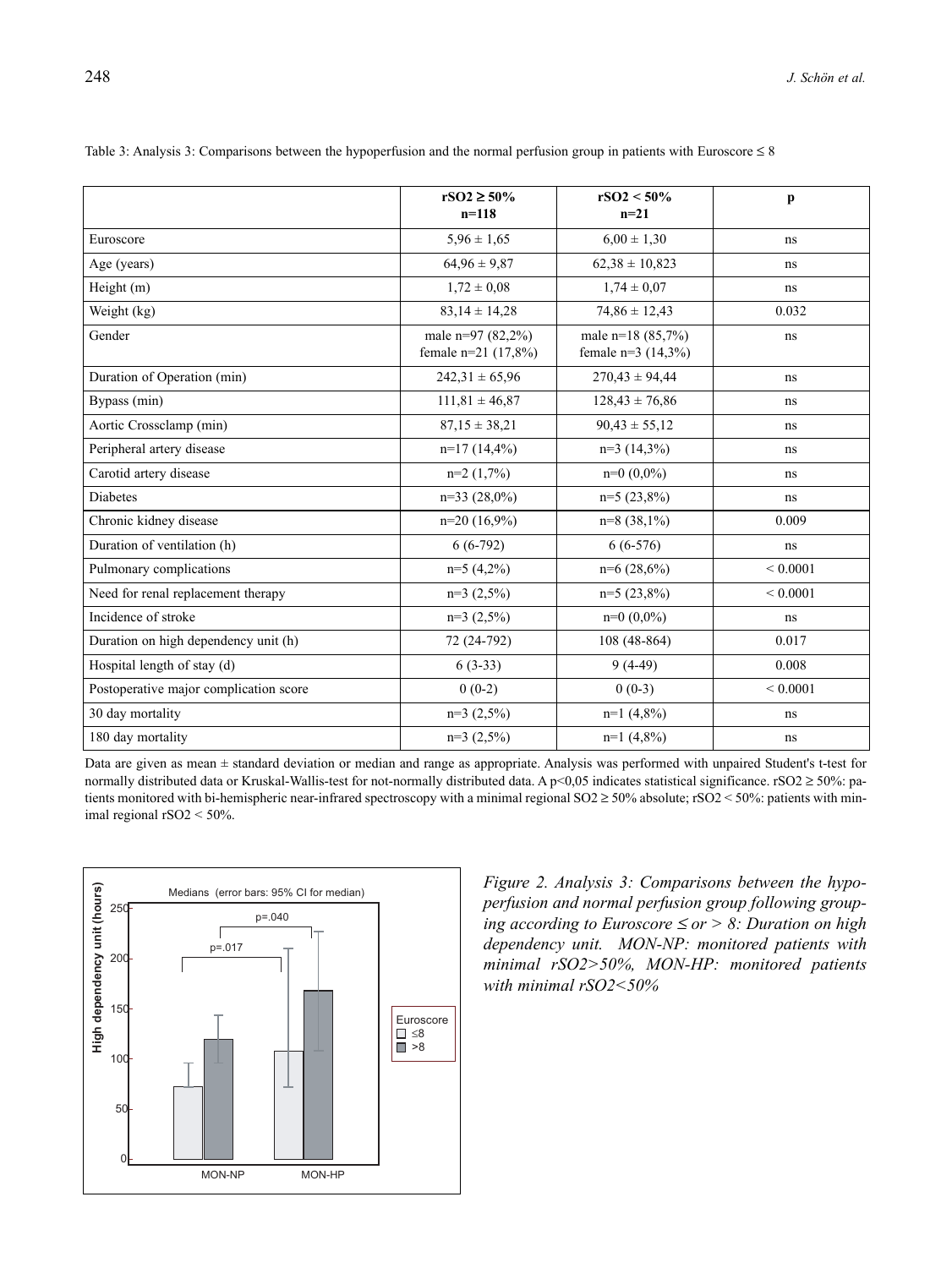

*Figure 3. Analysis 3: Comparisons between the hypoperfusion and normal perfusion group following grouping according to Euroscore* <sup>≤</sup> *or > 8: Hospital length of stay. MON-NP: monitored patients with minimal rSO2>50%, MON-HP: monitored patients with minimal rSO2<50%*

Table 4: Analysis 3: Comparisons between the hypoperfusion and the normal perfusion group in patients with an Euroscore > 8

|                                        | $rSO2 < 50\%$<br>$n=91$                    | rSO2 $\geq$ 50%<br>$n=45$                  | $\mathbf{p}$ |
|----------------------------------------|--------------------------------------------|--------------------------------------------|--------------|
| Euroscore                              | $11,12 \pm 2,04$                           | $11,68 \pm 1,96$                           | ns           |
| Age (years)                            | $73,63 \pm 7,31$                           | $70,48 \pm 9,44$                           | ns           |
| Height (m)                             | $1,70 \pm .09$                             | $1,70 \pm .08$                             | ns           |
| Weight (kg)                            | $79.49 \pm 13.54$                          | $75.45 \pm 14.54$                          | ns           |
| Gender                                 | male n=60 (65,9%)<br>female $n=31$ (34,1%) | male n=30 (68,2%)<br>female $n=14$ (31,8%) | ns           |
| Duration of Operation (min)            | 234 (130-590)                              | 258,5 (135-620)                            | ns           |
| Bypass (min)                           | $126.45 \pm 58.02$                         | $144.57 \pm 64.02$                         | ns           |
| Aortic Crossclamp (min)                | $97.26 \pm 42.58$                          | $104.43 \pm 44.66$                         | ns           |
| Peripheral artery disease              | $n=34(37,4%$                               | $n=13(29,5\%)$                             | ns           |
| Carotid artery disease                 | $n=4$ (4,4%)                               | $n=4(9,1\%)$                               | ns           |
| Diabetes                               | $n=30(33,0\%)$                             | $n=18(40.9\%)$                             | ns           |
| Chronic kidney disease                 | $n=29(31,9\%)$                             | $n=18(40,9\%)$                             | ns           |
| Duration of ventilation (h)            | $30,73 \pm 71,74$                          | $48,55 \pm 71,88$                          | ns           |
| Pulmonary complications                | $n=16(17,6%)$                              | $n=12(27,3\%)$                             | ns           |
| Need for renal replacement therapy     | $n=11(12,1\%)$                             | $n=12(27,3\%)$                             | ns           |
| Incidence of stroke                    | $n=3$ (3,3%)                               | $n=4(9,1\%)$                               | ns           |
| Duration on high dependency unit (h)   | 120 (48-1128)                              | $168(24-1320)$                             | 0,04         |
| Hospital length of stay (d)            | $9.70 \pm 9.75$                            | $12,26 \pm 9,49$                           | ns           |
| Postoperative major complication score | $0(0-4)$                                   | $0(0-3)$                                   | ns           |
| 30 day mortality                       | $n=7$ (7,7%)                               | $n=2$ (4,5%)                               | ns           |
| 180 day mortality                      | $n=10(11,0\%)$                             | $n=5(11,4\%)$                              | ns           |

Data are given as mean ± standard deviation or median and range as appropriate. Analysis is performed with paired Student's t-test for normally distributed data or Kruskal-Wallis-Test for not-normally distributed data. A p<,05 indicates statistical significance.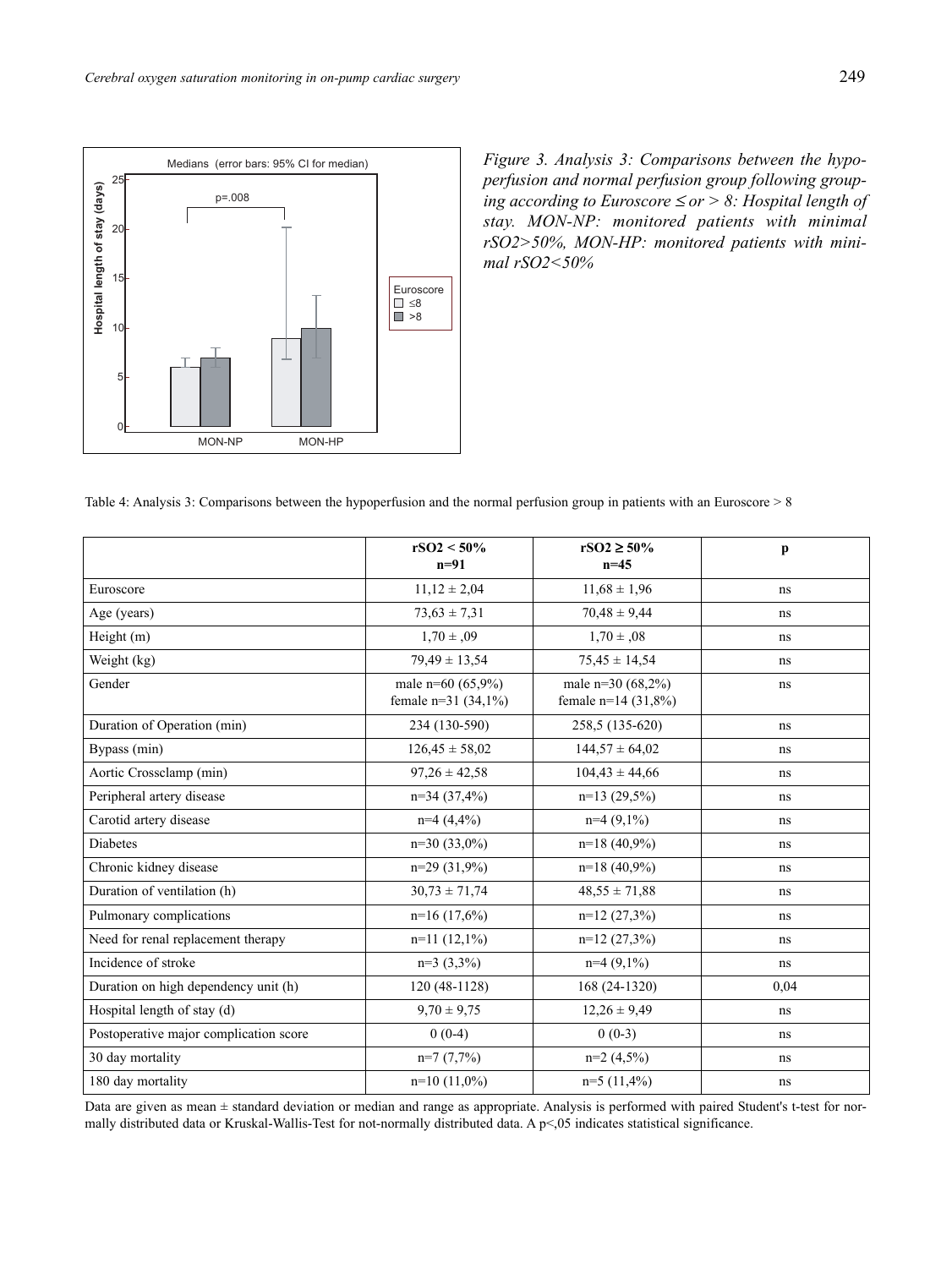## **Discussion**

Cerebral near infrared spectroscopy (NIRS) is a noninvasive tool to monitor regional cerebral oxygen saturation (1, 4). The technique is based on measurement of the intravascular oxyhemoglobin fraction in a small area of frontal lobe cortex using an infrared light source and two detectors in definite distance to the light, detecting the specific absorption spectra of oxygenated and deoxygenated hemoglobin (5, 6).

Perioperative cerebral desaturation has been associated with an adverse neurological and general clinical outcome in patients undergoing cardiac and general surgery  $(2, 3, 7-11)$ . Yao and coworkers  $(7)$  have shown that a perioperative decrease in rSO2 below 35% absolute or an area under the curve of more than 10 minutes below 60% of baseline value was associated with postoperative neuropsychological dysfunction in a prospective observational trial in 101 cardiac surgery patients. In a prospective randomized trial the same group showed that maintaining cerebral oxygen saturation above 30% significantly reduced the incidence of postoperative stroke and/or coma in this setting (8). Goldman and coworkers observed a decreased rate of stroke and shorter ventilation times in a cohort of 1034 CABG patients undergoing cerebral oxygen saturation monitoring in comparison with a historical control group with n=1245 (9). Murkin and coworkers observed a reduced combined rate of major organ morbidity and mortality in a prospective randomized trial including 200 patients undergoing CABG surgery (2).

Recently, Dullenkopf and coworkers have shown that rSO2 levels determined by NIRS reflect trends of changes in mixed venous oxygen saturation (10). rSO2 may thus not only reflect direct cerebral perfusion but may also serve as an indirect marker for global perfusion and the systemic oxygen balance. It is well accepted that perioperative hypoperfusion, i.e. a mismatch between oxygen delivery and demand is associated with a worse clinical outcome (12). Inadequate cerebral perfusion thus may not only result in an adverse neurological outcome but may also be associated with increased morbidity.

Absolute thresholds as well as the maximal duration of low rSO2 periods indicating a potentially harmful cerebral desaturation during cardiac surgery are still a matter of debate. We chose a threshold of rSO<50% absolute according to Edmonds and coworkers (13), who postulated that an absolute rSO2 <50% or a decline of 20% of baseline are reflective of cerebral hypoperfusion and should thus be regarded as thresholds for intervention. Edmonds recommendations are based on findings in patients during carotid endarteriectomy (14) or defibrillator/cardioverter-testing showing syncope (15) and/or decrease in somatosensory evoked potentials with a decline of rSO2 -20% of baseline or 50% absolute. These findings are in line with a recent study (16) showing that prolonged desaturation beyond rSO2 levels of 50% is associated with increased postoperative neurological dysfunction in patients undergoing isolated coronary artery bypass grafting (CABG).

#### *Analysis 1*

We found no differences in relevant outcome parameters in comparison between cardiac surgery patients with or without cerebral oxygen saturation monitoring. However, the monitored group had a significantly higher risk profile (i.e. vascular disease and chronic kidney disease) and markedly longer duration of operation, cardiopulmonary bypass, and aortic crossclamp time (i.e. more severe surgical insult). Thus the monitored group would have been expected to have a higher morbidity and mortality than the control group (17). In contrast, the monitored group showed no differences to the controls in terms of major complications and hospital length of stay. Unlike our findings Goldman and coworkers observed improved outcomes in a large cohort study with a historical control group in CABG patients (9). However, in contrast to these investigators we did not have specific treatment algorithms to prevent cerebral desaturation or to restore rSO2 levels to a "normal" range. Thus the "relatively" improved outcome in the monitored group cannot be related to specific predefined therapeutic measures. However, the psychological effect of an additional monitoring, eventually displaying rSO2 levels of potentially harmful degree cannot be ignored and may have influenced the therapeutic decisions of the attending anesthetists and/or perfusionists.

## *Analysis 2*

The second analysis was performed to determine if cerebral hypoperfusion (defined as a minimal rSO2 reading  $\leq 50\%$  at baseline or during the procedure) was associated with clinically relevant outcomes. This analysis revealed that patients with a rSO2 of less than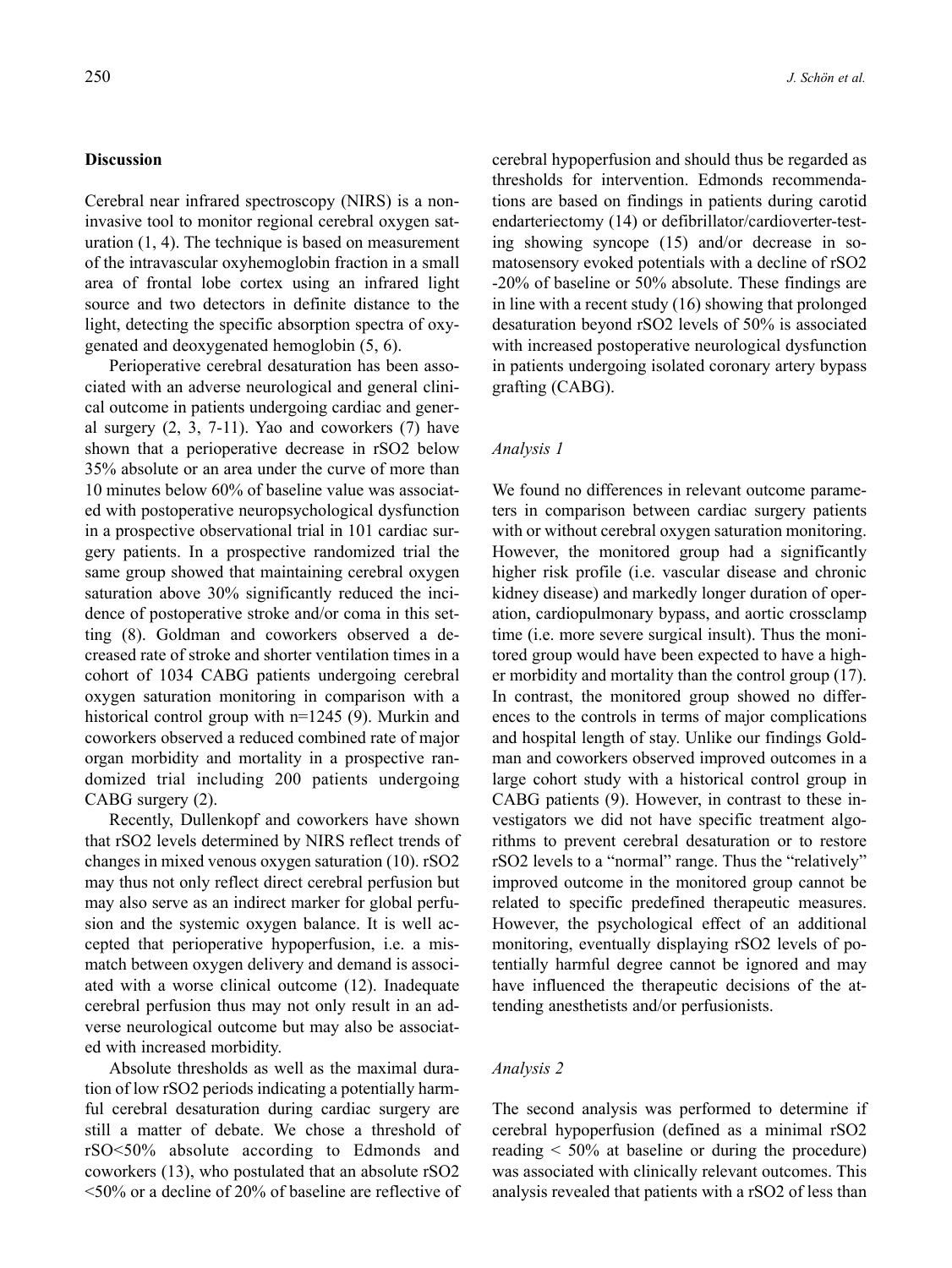<50% had a higher Euroscore. Euroscore predicts mortality after heart surgery on the basis of patient-related, cardiac, and surgical factors (18). The relationship between Euroscore and minimal rSO2 in the present study could be due to the higher incidence of peripheral and cerebral artery disease as well as chronic kidney disease in the group with low rSO2 who all contribute to a higher Euroscore. Low rSO2 seems to reflect the higher degree of preoperative morbidity which is only partially registered with Euroscore, a score that has been developed for risk stratification according to postoperative mortality.

A major limiting factor for the interpretation of the ventilation times is the roughness of documentation in the cardiac surgery data base giving only 6 to 12 hour intervals thus leading to extraordinarily high ventilator times. To overcome this limitation we introduced the variable "pulmonary complications" which combines prolonged ventilator-times (i.e. longer than 24 hours) and failure of weaning (i.e. need for reintubation). The higher rate of pulmonary complications in the group with cerebral desaturation is not sufficiently explained by higher Euroscore but rather by the more increased surgical insult (i.e. longer duration of operation, longer CPB, and aortic crossclamping). Besides many other factors, arterial vascular disease and CPB times of more than 120min have been shown to be predictors for extubation failure (19) and may thus contribute to the longer stay in high dependency unit care and hospital length of stay.

## *Analysis 3*

To adjust for heterogeneity of preoperative risk factors we stratified the patients according to the median Euroscore; thereby selecting subgroups with minor to moderate (Euroscore  $\leq$  8) and patients with a high risk (Euroscore > 8). Interestingly, patients in the Eurocore  $\leq$  8 group presenting with rSO2 levels below 50% had a higher postoperative "major complication score" (MaCS) compiling in a longer stay in the high dependency unit and longer hospital length of stay. In contrast, no relation between complication variables and low rSO2 levels was observed in the Euroscore > 8 group but the patients with hypoperfusion still required a longer duration in the high dependency unit. These findings suggest that low rSO2 levels not only indicate cerebral but may also be indicative of systemic hypoperfusion – a complication frequently associated with postoperative major organ dysfunction.

This is especially relevant in patients with a low to moderate risk profile, i.e. if the perioperative course is influenced more by the clinical management than by the prevailing severity of the disease. It is of note that Goldman and coworkers observed the greatest effects of cerebral oxygenation monitoring in patients with a lower preoperative New York Heart Association grade (9).

#### *Limitations*

The most important limitation applies to the retrospective nature of this study and the fact that the rSO2 levels were derived from handwritten anesthesia charts. Consequently we cannot make statements about the exact duration of these desaturation periods. The duration of desaturation, however, has been reported to be an important aspect for the interpretation of rSO2 levels; since prolonged desaturation periods have been shown to be much more detrimental than short "dips" with subsequent restoration of oxygenation in patients with selective cerebral perfusion (20).

Another limitation is the fact that we stratified our group according to rSO2<50% at baseline or throughout the surgical procedure. Possibly a low rSO2 prior to induction of anesthesia reflects a state of imbalance of cerebral oxygen-delivery and demand that may be a different pattern in comparison with patients presenting with intraoperative desaturation i.e. during CPB from a normal baseline. Which of these incidents is more detrimental in terms of clinical outcome has to be clarified in further observational trails.

#### **Conclusion**

The present retrospective analyses suggest that – even if no specific treatment algorithms have been established – the use of intraoperative cerebral oxygenation monitoring is associated with a "relatively" improved outcome in patients undergoing on-pump cardiac surgery; i.e. patients being monitored had comparable postoperative complications despite a tremendously higher risk profile and a more severe surgical insult. If this is an expression of the "indirect" psychological effects of a monitor displaying unwarranted hypoperfusion during cardiac surgery or the effect of other unmeasured variables remains to be determined.

Patients with a higher risk profile for cerebral vascular accidents and renal dysfunction may benefit